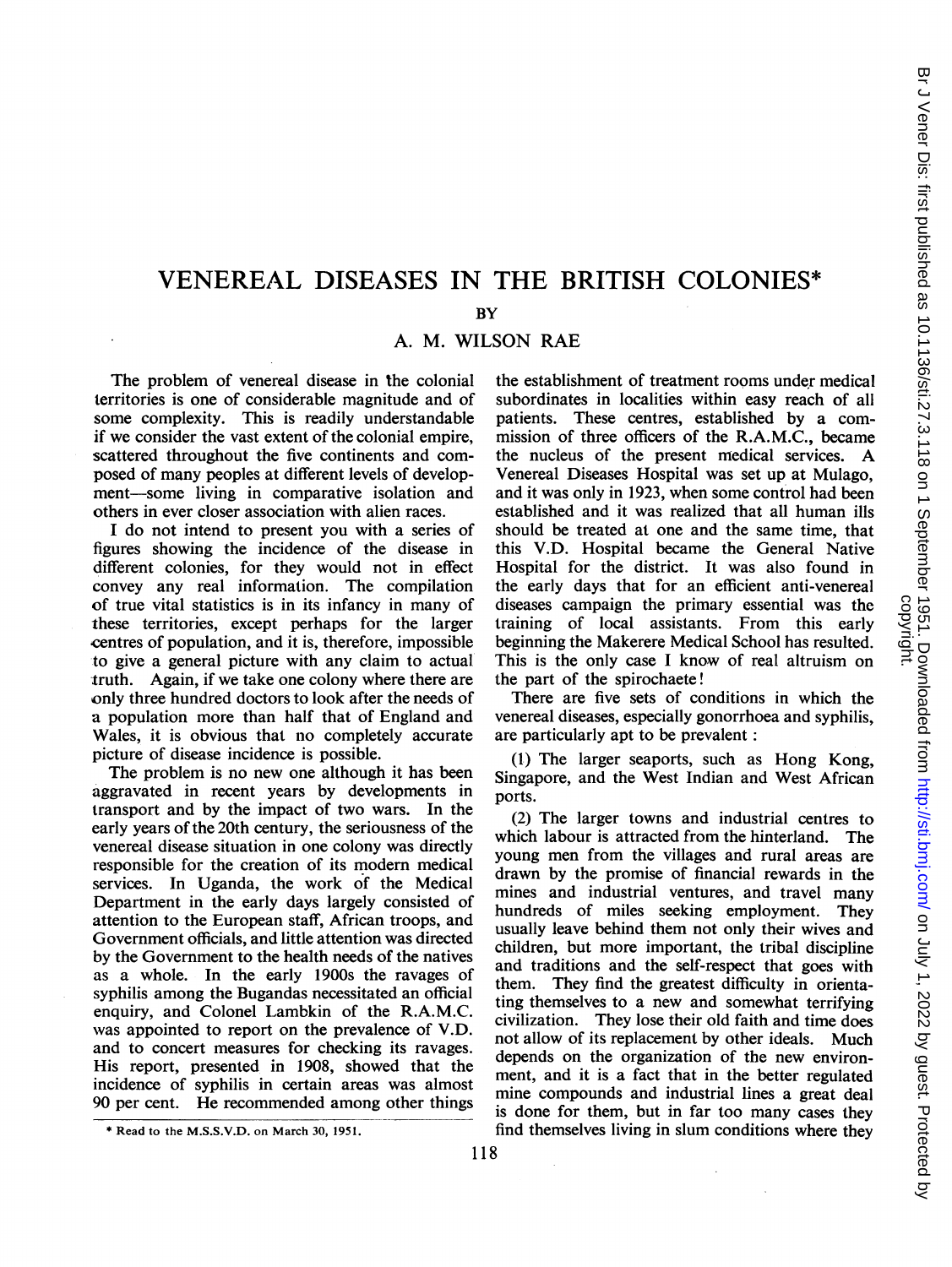fall victims only too readily to the wiles of prostitutes with consequent high risk of infection. This is unfortunately not the whole story, because the young men returning to their villages too often carry back infection into areas previously comparatively free of venereal disease. This separation of the young male from his wife and family is possibly the greatest single cause of infectiona condition which was apparent to us in Europe during the recent wars. This was a temporary condition in war but unfortunately in large areas of Africa it is a continuing factor.

(3) Communities, such as those in some of the West Indian Islands, where conditions permit an illegitimate birthrate far in excess of the legitimate.

(4) Communities in which social customs and conditions entail promiscuity, as in the Masai tribe in East Africa where the gonococcal rate at one time was eight times higher than in the neighbouring Kikuyu tribe.

(5) Primitive communities where venereal disease is not associated with the sexual act. This is not so amazing as it might appear, particularly in backward areas where urinary schistosomiasis with its dramatic symptoms is prevalent.

## **Distribution**

The true history of venereal disease invasion in the colonies is unknown. We do know that in parts of East Africa syphilis is not a recent innovation, while in other regions the more primitive type is seen, thus presenting an interesting clinical problem which would well repay study. The rates of incidence vary greatly from colony to colony, and though these rates may in themselves be inaccurate and are almost certainly under-estimations, the divergence is nevertheless a true one. Developdivergence is nevertheless a true one. ments in transport are rapidly changing the geographical disease pattern. Two colonies situated almost side by side showed until very recently entirely differing pictures. In the northern area of the one, which had for years been the end-point of caravan routes, syphilis accounted for almost one-third of hospital admissions, yet in the northern area of the other the disease was seldom if ever seen. This picture is being rapidly changed almost solely as the result of outside contact by development of roads and motor transport, and syphilis is making considerable inroads. Here the real blame lies with the lorry drivers. The question of the relationship of syphilis to yaws is a subject too large to be dealt with in this cursory review. Whether yaws is a primitive and tropical form of syphilis is a debatable point, and <sup>I</sup> mention it only to call your

attention to the fact that syphilis does not exist amongst the Polynesians in Fiji, Tonga, and Samoa, where a very high incidence of yaws occurs (the other inhabitants of the Islands-Europeans, Indians, and Chinese are not, however, immune). On the other hand, in large areas of Africa where yaws is equally prevalent syphilis exists side by side with framboesia. The relationship between bejel, yaws, and syphilis has still to be clarified, and a full study of the problem will, <sup>I</sup> am convinced, produce results both illuminating and practical.

## **Treatment**

The outlook has recently been entirely altered by the production of the new antibiotics. A serious obstacle in the treatment of any disease condition in the tropics is the difficulty of ensuring continuity of attendance, and only when we can give short courses with satisfactory results shall we surmount this. In treating yaws in the old days we found that in many hospitals our return rate of patients after the second injection was as low as 3 per cent. and only when we could send dressers into the villages did we obtain a reasonable proportion of cures. I feel convinced that in the larger rural areas we must rely on mass injection campaigns with the primary object of rendering patients noninfective. Follow-up to ensure individual cure in syphilis can be undertaken by the creation of static centres, but the primary object must be to stop infection. Backward peoples are quick to appreciate results and they readily come in for treatment. The one-dose method with procaine penicillin for gonorrhoea is being largely used in some territories. There is, of course, the risk of suppression of signs of concurrent syphilis, and it would be wise to stress the importance of repeated examination after the apparent cure of gonorrhoea, but it is more than doubtful if this would produce results among the primitive peoples. Serologically the complication of the presence of yaws in the community presents difficulties. In the towns every endeavour must be made to provide full and adequate treatment for all, as otherwise the returning labourer carries infection far and wide into areas where the prevalence is still low.

## Control

This most difficult problem is in the main nonmedical. It entails the raising of social and economic standards and necessitates action by all sections of the community apart altogether from the Medical Departments. Eradication of slum conditions, guidance and help for workers in industrial undertakings, appreciation of the effects of detribalization, and education in its truest sense to build up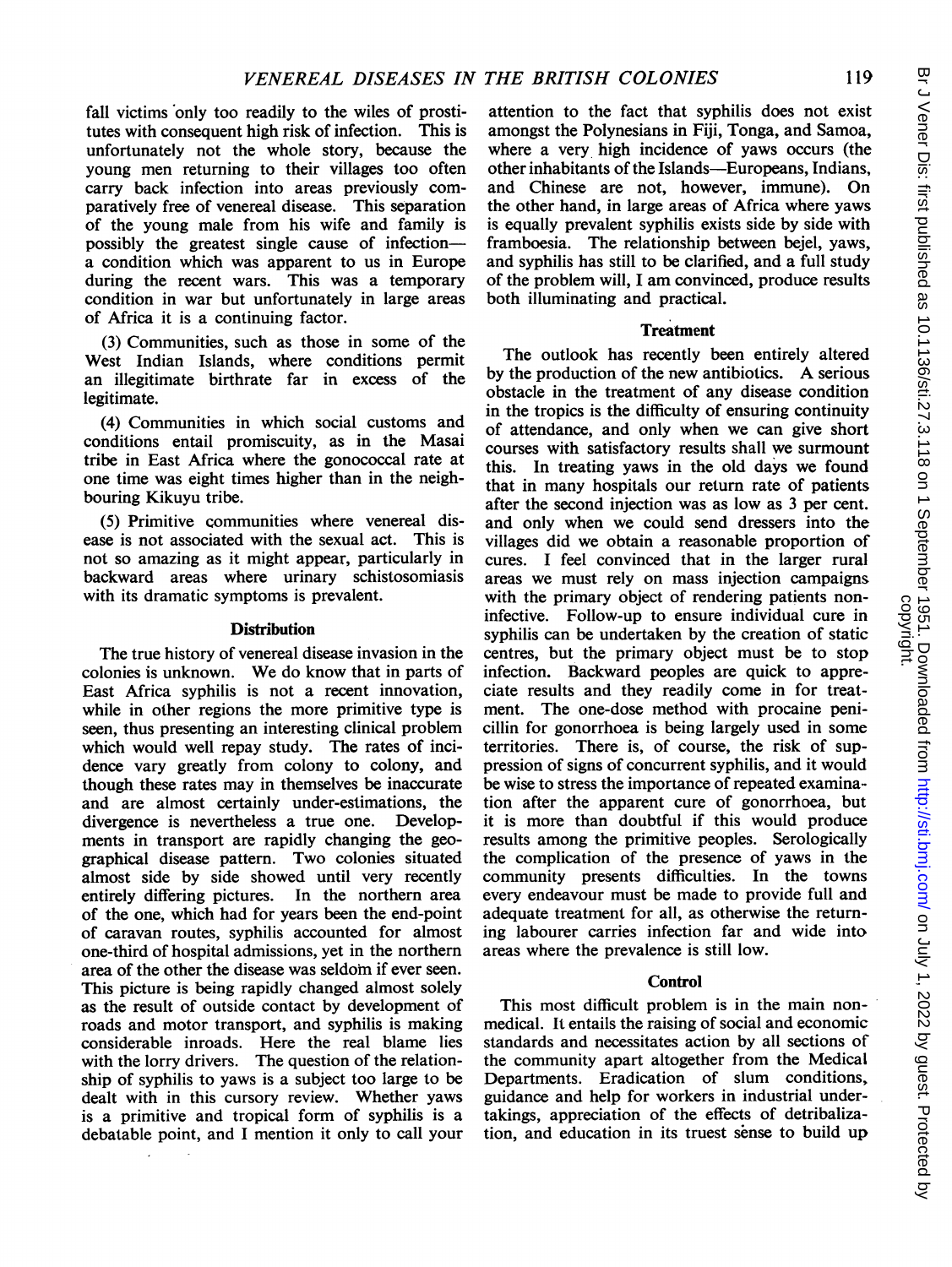individual self-respect and collective dignity, are essential requisites. It is of the first importance to encourage the men to bring their families with them to the towns, and for industry to provide suitable accommodation.

When social and economic conditions are good a healthy community will result; where they are not, alcoholism and venereal disease will undoubtedly grow and flourish.

On the medical side provision for adequate treatment is the essential factor, and this entails a staff fully trained and equipped, and the provision of treatment centres close to the people and staffed whenever possible by the local peoples themselves. Pari-passu with this should be the building up of a preventive service which will work by educative and propaganda measures—though these will be of little value unless the efficacy of treatment is first assured.

Propaganda must take into account the psychology of the different peoples. To use only the arguments which prove successful in Europe is to court failure, but an understanding of the desire for and love of children in the tropics will give a lead to the type of propaganda likely to be successful.

### Conditions in the Far East

It would be impossible, in the time available, to consider the situation as it exists throughout the colonial empire, but perhaps a brief description of the position in the Far East might be of interest. These territories were for some years under Japanese domination-perhaps neglect would be a truer term-and the Medical Departments had an incredibly heavy task in recreating healthy conditions of life and treating the mass of disease conditions left as the aftermath of occupation. That we now have a healthier population and a lower morbidity rate speaks highly for the work of the doctors and nurses in the Far East and this is the more creditable as the majority of the workers had themselves for years suffered the privations and miseries of prison camps.

Hong Kong.-The position in Hong Kong is extremely difficult. In the absence of effective immigration control, the free services offered are largely taken up by patients who are not residents of the colony and have no real claim to them. Consequently it is difficult to judge adequately the results of treatment. Again, extreme poverty, gross overcrowding, and ignorance are important factors militating against any appreciable reduction of the disease, and the greatest difficulty is experienced in tracing contacts, as the majority of addresses are only temporary. The widespread faith of the

masses in Chinese herbal treatment creates a further difficulty, but with the growing appreciation of the value of penicillin, there is a definite swing of opinion in favour of western medicine.

There are five Government clinics, three on the Island and two in Kowloon. Attached to one of the female clinics is a small hospital of sixteen beds with four cots, and there are some beds allocated to V.D. treatment in the Queen Mary Hospital. These clinics are open during normal office hours and there are four evening clinics a week for office workers. Compulsory powers for examination and treatment of alleged sources of infection were in force in 1946 and 1947, but they were in fact never used, and even after the proclamation was repealed, the majority of traced contacts attended without resistance.

A considerable number of seamen are treated in the Hong Kong clinics; these are well known along the South China coast so that seamen come in for treatment from Macao, Canton, Swatow, and other near-by ports.

Malaya.—Here the incidence of venereal disease is less than before the war. This is the more satisfactory when we consider that nothing was done to combat the infection during the Japanese occupation and that moral standards declined markedly during that period. The number of cases seen in 1945 and 1946 was much above the pre-war average, but a steady decline has occurred since 1947. That this decline is a true one is proved by comparative studies in places where treatment facilities have been constant for many years.

The causes of decline are social and medical. The most important social cause is the alteration in the pattern of the population. In the Indian and Chinese populations, there are no longer large numbers of immigrant males. The sex ratio is more nearly normal in the young adult groups and the proportion of males who are married and have their wives living with them in Malaya is increasing steadily.

The medical reasons are the improvement in methods of treatment and the efficacy of modern drugs. The most important single factor is the rapidity with which gonococcal infections subside and cease to be infectious under treatment. The incidence of syphilis is declining, though less rapidly. Women are coming in for treatment more readily, both those of the prostitute class and married women infected by their husbands.

The administrative aim is the total elimination of venereal disease by extension of facilities of treatment and educational measures. The difficulties are the usual ones of lack of trained